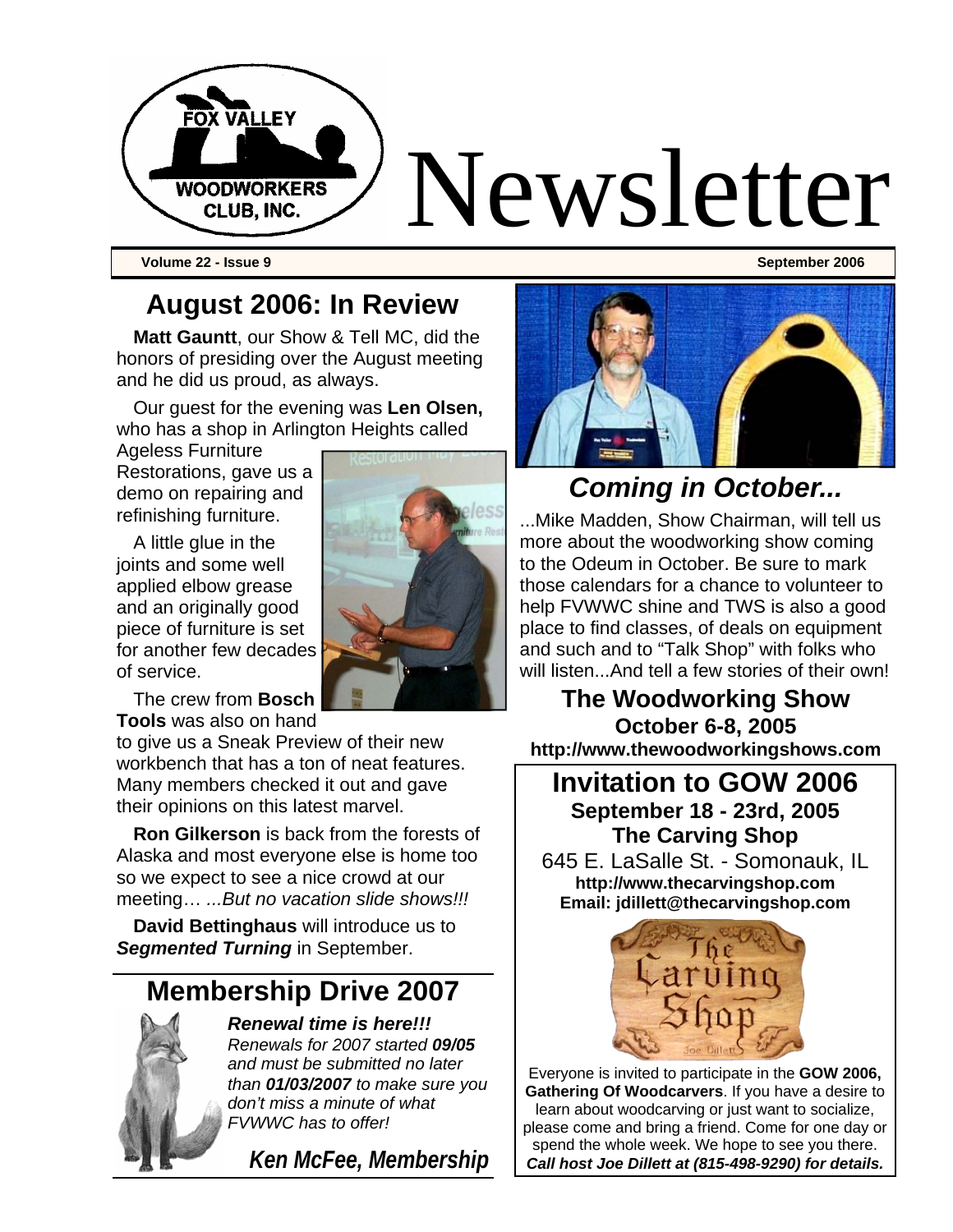## **FVWWC Events Calendar**

| Sep 5thTue 7:30 p.m David Bettinghaus -<br>"Segmented Turning"                                                                                                                                                                                                                                                       |  |
|----------------------------------------------------------------------------------------------------------------------------------------------------------------------------------------------------------------------------------------------------------------------------------------------------------------------|--|
| Sep 9th Sat9:00 a.m The Chicago Woodturners<br>invites you to attend a Turning<br>Demo by, one of the areas fin-<br>est turners, teachers, authors<br>and demonstrators, Dick Sing -<br>Woodcraft Supply, 1280 E.<br>Dundee Road in Palatine, IL.<br>For details and directions visit:<br>www.chicagowoodturners.com |  |
| Sep 18ththru  23rd  GOW 2006 - Somonauk, IL<br>(Gathering of Woodcarvers) -<br>The Carving Shop kicks off this<br>years classes & seminars for<br>beginning carvers to advanced!<br>http://www.thecarvingshop.com/                                                                                                   |  |
| Sep 20th. Wed 8:00 a.m. . FVWWC's Breakfast Club: At<br>a new, earlier time of 8:00 a.m.<br>- The Red Apple Restaurant at<br>414 S Schmale Rd - Carol<br>Stream, IL -- All members and<br>friends are is invited to stop by                                                                                          |  |
| Oct 3rd Tue  7:30 p.m David Bettinghaus -<br>"Segmented Turning"                                                                                                                                                                                                                                                     |  |

## **FVWWC Officers & Staff**

**woodworkers@fvwwc.org** 

| President  Ron Gilkerson                  | (630) 879-8756<br>rongilker@hotmail.com |
|-------------------------------------------|-----------------------------------------|
| Vice President  Dick Secrest              |                                         |
| Treasurer Doug Pfaff                      |                                         |
| Secretary Darrel Anderson                 |                                         |
| Program CommitteeTom Sharp                |                                         |
|                                           | <b>Mike Brady</b>                       |
|                                           | <b>Dick Secrest</b>                     |
| Membership Ken McFee                      |                                         |
|                                           | themcfees@hotmail.com                   |
| Show Chairman Mike Madden                 |                                         |
| Toy Drive Coordinator  Gail Madden        |                                         |
| Editor/Webmaster Linda Christensen        |                                         |
| Librarian Cheryl Miller                   |                                         |
| Raffles/Photographer  Charlie Christensen |                                         |
| Member-at-LargeJames Nellis               |                                         |
| Show & Tell MC Matt Gauntt                |                                         |
| Audio/Visual TechWill Sharp               |                                         |
| HostJim Anderson                          |                                         |
| Greeter Jim Hildreth                      |                                         |

# **CLASSIFIED**

# **FOR SALE**

- ¾ **1,300 lbs. Electric Hoist Model #02954** by Central Machinery - Distributed by Harbor Freight Tools *(See photo at right >>>) Brand New - Never Used - Manual Included - \$100.00 or B/O* 
	- \* Single line capacity: 650 lbs.
	- \* Double line capacity: 1300 lbs.
	- \* Line speed: 33 ft. per minute
	- \* 1.5 HP motor, 120V, 60 Hz, 1150 watts
	- \* Lifting Height: 48/24'
	- \* Overall Dimensions: 15.5 L. 5 11/16 W, 8 13/16 H **Howard Van Valzah**  (815) 623-3183 howard@vanvalzah.com

### **Attention FVWWC Members**

List your For Sale/Wanted Items Free! **Contact FVWWC Editor/Webmaster (630)897-4877 or woodworkers@fvwwc.org** 



# **WANTED: WOOD**

 $\triangleright$  Will buy from 1 pc. to bulk lot of hardwood lumber, shorts, blanks & cut-offs in cherry, walnut, mahogany, redwood, etc.

#### **Ron Gilkerson**

Phone: (630) 879-8756 (Voice Mail) E-mail: rongilker@hotmail.com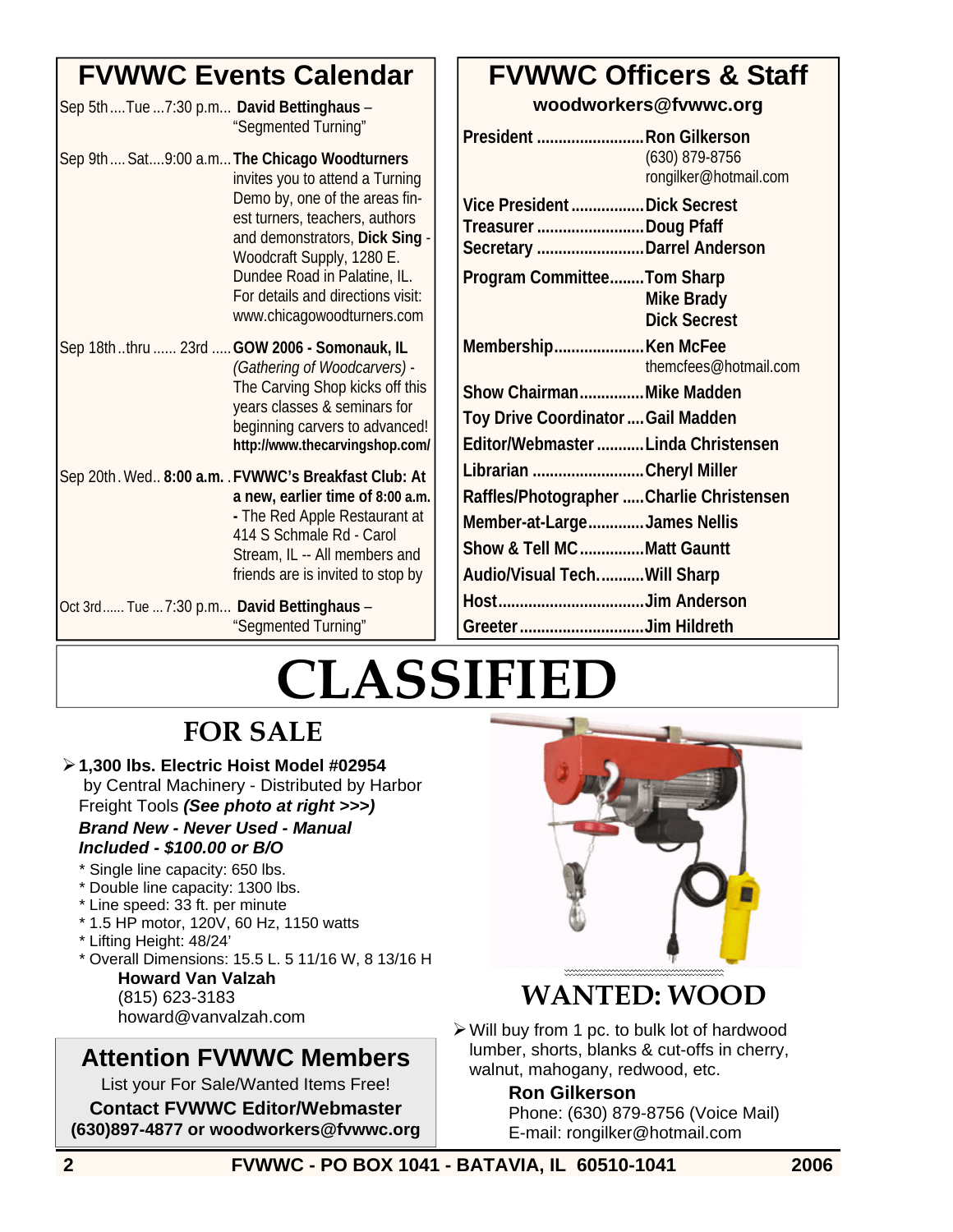#### **Show & Tell August 2006**

Okay, in spite of vacations, we had another interesting display by Members of a variety of projects:

- ¾ **John Winton: Gavels** of Oak, Walnut, Cherry & Apple with friction polish finish.
- ¾ **Jim Simmick: 45° Table** to fit between a sofa and chair, in Cherry plywood with solid Cherry top with a Minwax & Poly finish.
- ¾ **Stan Anderson: Clock,** from the Sept. 1996, Issue 90, of Plane Wood Magazine, made of Oak & Walnut with a wipe-on poly finish.
- ¾ **Jim Vojcek: Pipe Box** in Maple with a shellac finish.
- ¾ **Charlie Christensen: Keepsake Box** of Walnut with Maple splines and a Polyurethane and Paste Wax finish.
	- ¾ **Dave Masters: Vase** turned from Red Cedar with a Danish Oil finish.
	- ¾ **Len Swanson: Bowl** turned from Madrone with a Lacquer finish.

¾ **Rich Rossio: Log Bowl** turned from a Olive tree with a spray poly finish.



 Thanks for the great projects and stories… ...Can't wait to see what September brings for us to see!!!











## **FVWWC MONTHLY DRAWING**

We will have a variety of items in September like a 1st Prize choice of a: **Delta Scroll Saw or \$50.00 AM/EX Gift Cheque** plus secondary items.





#### *We've met out goal!*

The **Bosch 10" Dual-Bevel Slide Miter Saw**  - **Model 4410L** will be awarded at the September meeting!!!Tickets are \$5 ea/5 for \$20 -- *And you do not have to be present to win! This is the same saw written up in the July issue of Fine Woodworking Magazine as the "Best Pick" in their recent review of 10\* miter saws!!!* 

Don't miss your last chance to get tickets for the Special Drawing -- We will most likely be drawing the winning ticket right after the break!!!

As always, proceeds help us to continue to offer this level of prizes each month so, please, show your appreciation by purchasing a ticket or two...



*...See you at the meeting!*

#### **Charlie Christensen - FVWWC Raffle Chairman**

**2006 http://www.fvwwc.org - woodworkers@fvwwc.org 3**